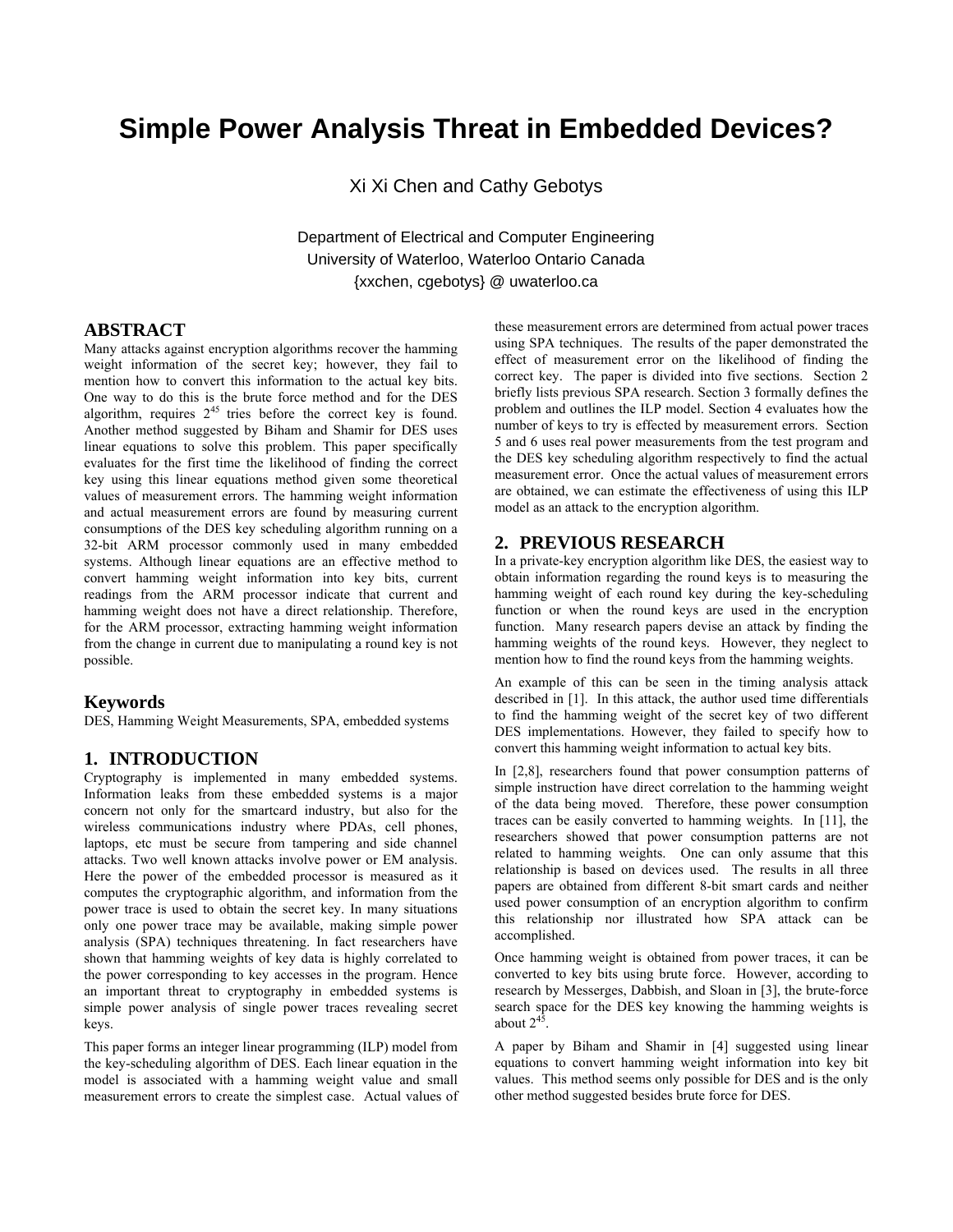Other published papers such as in [5] mentioned the use of linear equations; however, no paper including [4] had actually used this method or evaluated the effect of measurement error on the likelihood of finding a solution.

Therefore, the motivation driving this paper is to determine the likelihood of finding the correct solution using linear equations under the assumption of measurement errors. DES is used in this paper because it is still the most widely used private-key algorithm. Method used for DES can be easily converted to AES at a later date.

## **3. PROBLEM DEFINITION**

The effectiveness of using linear equations to convert from hamming weight information to key bits assuming measurement errors is the major focus of this paper.

Specifically, the paper will look at the problem of how the number of possible keys to try will change with respect to specific hamming weight errors, the total number of measurement errors and change in the number of linear equations. When converting hamming weight into key bits, the measurement error is assumed to be at most one as this creates the simplest case. The actual measurement error is found using real power measurements from existing embedded processor such as the ARM in section 5 and 6. This processor is different than smart cards because it has a 32-bit bus and operates at a higher frequency.

#### **3.1 Integer Linear Programming**

We use Integer Linear Programming (ILP) model to convert hamming weights into key bits. To model an encryption algorithm, variables in the model would be the master key and the constraints would be equations representing the hamming weight of the round keys measured. The purpose of the ILP model in this case is to find all possible values of the master key and an objective function is not needed.

The ILP model is solved using General Algebraic Modeling System (GAMS) [12]. To find all solutions of a particular set of linear equations, the GAMS Corporation suggested using a method they called ICUT [5]. After each optimal solution is found, the model adds the following equations to the set:

$$
\sum_{i} |x(i) - xsol(i, k)| \ge 1
$$
 (1)

Where 'i' is the index to the variable we are solving and 'k' is the index for each optimal solution. To make sure that the new set of optimal values x(i) hasn't already been found, we compare it with the previous set of  $x(i)$  values  $(xsol(i,k))$ . If they are the same, equation (1) is not satisfied, therefore, this new set of  $x(i)$  values is cut off or not included as the final set of integer solutions. Equation one is non linear due to the absolute function, however, it can be modified to become linear illustrated in [13].

## **3.2 Optimization model for the DES key scheduling algorithm**

The linear equations used in this paper are the mathematical representation of the key scheduling function in DES. In the key scheduling function of DES, the master key is put through predefined permutation functions and shift functions. The bit value of the master key is maintained in each round key, but the bit positions have changed. Therefore, it is very easy to represent each round key by bits of the master key. To accomplish this in the paper, the key scheduling algorithm was rewritten in C, but the binary values of the master key were replaced by the position of the bits. Specifically, the master key variable was declared as an array of integer of size 56 and the values of this variable were assigned such that Mkey $[0] = 0$ , Mkey $[1] = 1...$ Mkey $[56] = 56$ . The value of the array was manipulated the same way as the key scheduling algorithm and at the end of the algorithm, the value of each round key contained the position of the master key bits. For example, for round key 1, Rkey1[1..5] =  ${10,51,34,60,49}$  where the  $10<sup>th</sup>$  bit of the master key is now the first bit of round key 1.

If the DES algorithm was run on an 8-bit smart-card, the hamming weight measured would correspond to the added result of each 8 bits of a round key. Since there are 48-bits in each round key, the round key can be separated into six groups of 8 bits that can be measured for its hamming weight. The first three groups of 8-bits define 28 bits of the master key while the last three groups of 8-bits define another 28 bits of the master key. Since each 28-bit set is independent, two models are defined for each set in this paper. Model one contain all constraints and variables used to define the first set of 28-bits of the master key and model two contain all constraints and variables used to define the second set. In each model variable  $X_i$  represent bit value of the master key and the index i defines the bit position. Bits 9 to 16 of each round key are used to form 16 constraints for model one and bits 25 to 32 of each round key are used to form 16 constraints for model two. An example of the first two constraints for model one is shown below

$$
X_2 + X_9 + X_{19} + X_{42} + X_3 + X_{35} + X_{26} + X_{25} = HW_1
$$
 (2)  

$$
X_{59} + X_1 + X_{11} + X_{34} + X_{60} + X_{27} + X_{18} + X_{17} = HW_2
$$
 (3)

Variable  $X_2$  would represent the bit value of the second bit of the master key and HWj is the measured hamming weight from the 8 bit bus. The HW<sub>i</sub> values are calculated based on a random master key 0x10CB53314699756C.

In the more complex case we assume the algorithm runs on a device with 32-bit bus. Similar to the 8-bit bus, we take the first 32 values of each round key; add them together and the result is equal to the measurements from the bus.

#### *3.2.1 Optimization model with measurement errors*

The DES model formed so far does not take into account the effect of hamming weight measurement errors. In order to include the effect of measurement errors, an initial test was done using model one to find the number of integer solution of  $x_i$  given the correct hamming weight. Since model one had 28 variables and only 16 equations, one would expect more than one set of integer solutions for these 28 variables. However, the result from this test showed that there is only one solution for the correct set of hamming weights. After this test, the hamming weights (right hand side (RHS)) values of each equation in the model are changed randomly to reflect the fact that they could be erroneous. The number of integer solutions for each changed set of RHS values remained at most two. The result of this analysis is shown in Table 1. Each row in column one displays a different set of 4 equations that have wrong hamming weight values. This information is for analysis purposes only and will not be available to the attacker. In column 2, the largest number of solutions in any one set of 4 incorrect RHS values is 2. Adding each row in column two, the total number of errors for three sets of 4 wrong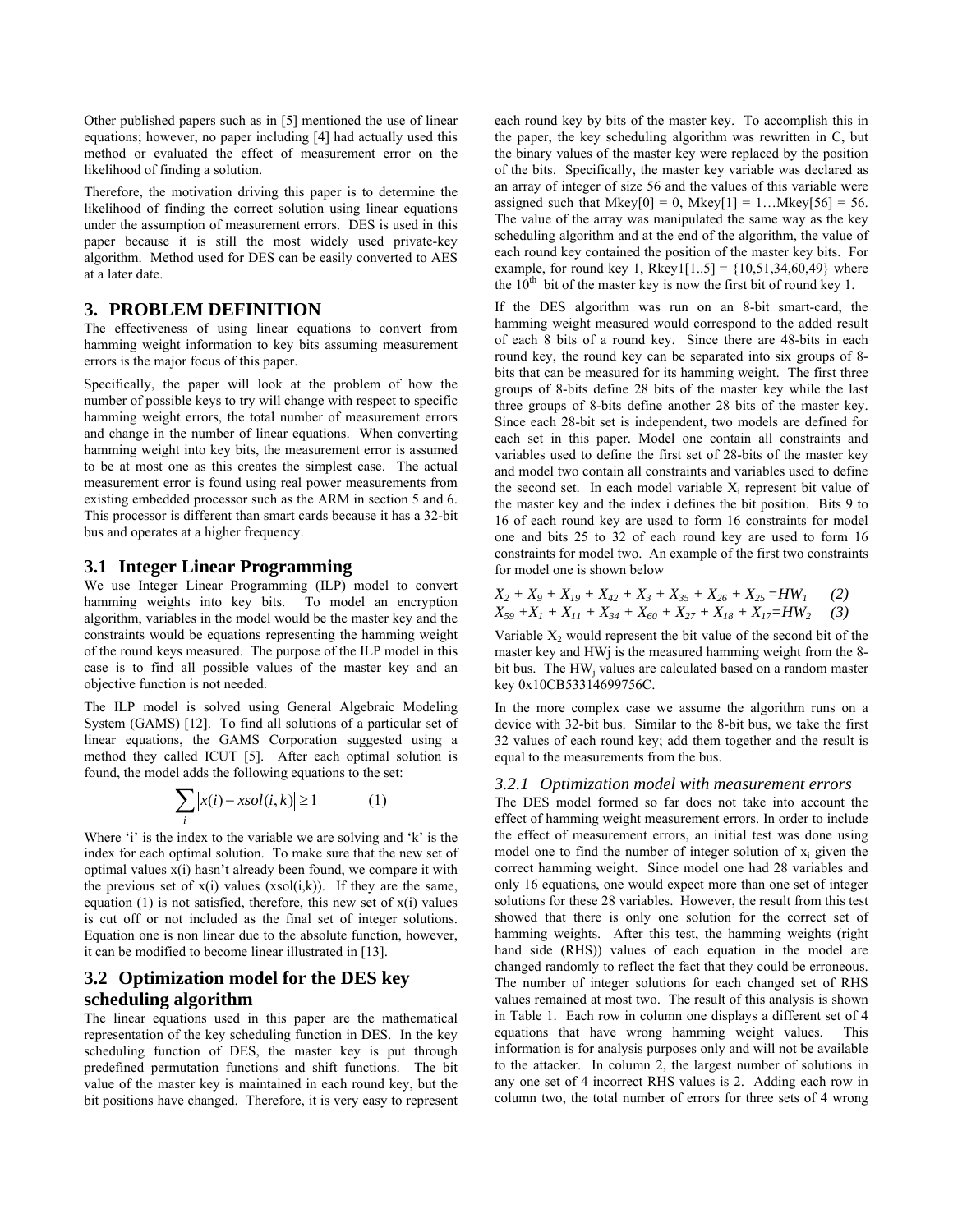RHS values is 5. This means that there are at least 5 different master key values for any set of 4 incorrect RHS values. Since one set of incorrect RHS values will almost always produce one value of the master key variable, it is more representative to find the number of possible sets of Z incorrect RHS values giving a specific value of Z.

**Table 1: Number of solutions per fixed set of wrong equations** 

| <b>Equations with</b> | Number of        | <b>Total number</b> |
|-----------------------|------------------|---------------------|
| measurement Errors    | <b>Solutions</b> | of errors           |
| None                  |                  |                     |
| E1, E9, E7, E13       |                  |                     |
| E5, E9, E11, E12      |                  |                     |
| E11, E7, E12, E15     |                  |                     |
| E5,E10,E11,E15        |                  |                     |

To include measurement errors, an extra variable *errj* is introduced and this variable represents the hamming weight measurement error. For the simplest case, the value of this variable is binary. The RHS of each constraint is represented by

$$
HW_j + err_j \text{ and an additional constraint } \sum_{j=1}^{16} err_j = Z \text{ is added}
$$

to allow the user to specify Z. Model one will now solve for all solutions of *err<sub>i</sub>* given the sixteen constraints and the number of measurement error ( value of Z). For each solution of *errj*, we assume there is one master key variable to verify.

The DES ILP model may be used in different situations due to the degree of information obtained by the attacker. In the first situation, the attacker knows exactly which hamming weight contain measurement errors, but not the magnitude of the error. The attacker can insert an  $err_i$  variable to only those hamming weights and set an appropriate bound for  $err<sub>j</sub>$  to solve for a list of possible master key values to verify. The bound may be increased if the master key is not found. In the second situation, the attacker knows the number of measurements containing error, but not the specific hamming weights. The attacker can find a list of master key values by setting the value of Z and a bound for *errj* to allow the ILP solver to find all solutions of *errj*, denoted as  $NS<sub>z</sub>$ . The third situation arises when the attacker does not know how many measurement errors exist or which hamming weights are erroneous. To find a list of possible master key values, the attacker must find each value of  $NS_z$  starting at  $Z = 1$  until the correct key is found. Most of the experiments in section 4 assumes the third situation and the list of possible master key or

*err<sub>j</sub>* values is denoted as 
$$
TS_n
$$
 where  $TS_n = \sum_{z=1}^{n} NS_z$ .

## **4. EXPERIMENTAL RESULTS OF RUNNING ILP MODELS**

#### **4.1 Assumptions**

We assume that there at most two values of  $x(i)$  for one value of err<sub>i</sub>. We assume that for most values of  $err_i$  there are only one value of  $x(i)$ . Therefore, the number of solutions presented is a close estimate of the actual number of solutions.

#### **4.2 Initial Analysis**

The two models assuming an 8-bit device was used in this section as the number of keys to verify and the execution time is much less than that of a 32-bit device. The purpose of this section is to gain an initial understanding of the relationship between the number of measurement errors and number of integer solutions (keys to try). To understand this relationship, all  $HW_i$  values are decreased by 1 to find all possible solutions of  $err_i$  for each value of Z. For example, if  $\overline{Z} = 3$ , then it means that only three equations have the correct hamming weight value and 13 equations have measurement errors. Therefore, for this analysis, Z will not represent the number of measurement errors, but the number of correct hamming weight values. The result of this analysis is shown in Figure 1.



**Figure 1: Solution Space Curve** 

In this figure, the solution space curve shows the general relationship between the number of solutions and the number of measurement errors. In fact, the most number of solutions occurs when half of the equations are correct and half are wrong. This relationship is the same as that of the combination function in probability theory, which is also shown in this figure. Essentially, the number of integer solutions is a subset of the number of combinations of "r" chooses "n" where "r" is equivalent to Z and "n" is 16 in this case. The combination function curve has been scaled down to give the reader the comparison between the two curves.

Looking at figure 1, two conclusions can be drawn. If the attacker has a good estimate on the number of measurement errors made, he or she could use various methods to avoid having 7, 8, or 9 measurement errors as this will create a large number of keys to verify. If the attacker can not make this estimate, figure 2 implies the following relationship.

$$
TS_6 = \sum_{z=1}^{6} NS_z, TS_{12} = \sum_{z=1}^{12} NS_z
$$
 then  $TS_6 < TS_{12}$ 

 $TS_n$  is the total number of solutions for 'n' number of erroneous equations and  $NS<sub>z</sub>$  is the number of solutions for each value of Z where  $Z \leq n$ . Erroneous equations are constraints in the model with a hamming weight error.

In general, the greater the number of measurement errors the larger the number of keys to verify. However, there are exceptions to this case discussed further in section 4.3.

#### **4.3 Critical Equations**

In an actual attack, the attacker would not know which of the hamming weight measurements are correct and which are not. The correct hamming weight will stay the same, but the incorrect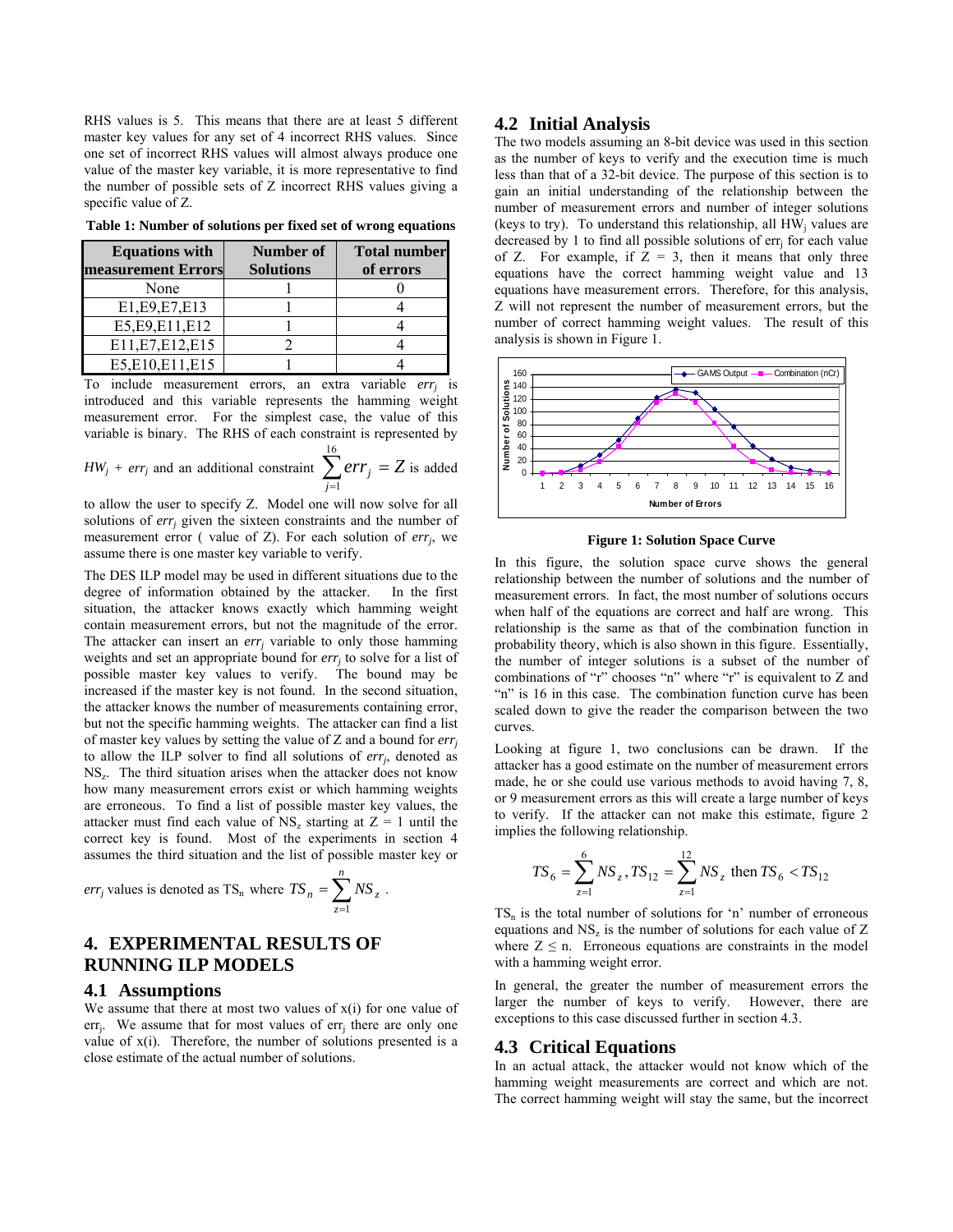hamming weights will be one less than its correct value. Both correct and incorrect measurements will become the RHS of each equation. The equations of model one containing measurement errors are shown in the "Equation Change" column in table 2. The RHS of these equations are decreased by one to reflect the measurement error. The total number of solution  $(TS_n)$  for each set of measurement errors is shown in the "# of Solution" column. The equations that are underlined are the "Critical Equations", which means that if these equations were erroneous, the total number of integer solutions would increase dramatically. Each equation (constraint) is labeled E1 to E16 where E1 and E16 consist of bits of the first and sixteenth round key respectively.

| <b>Equation</b>      | # of             | <b>Equation Change</b>    | # of            |
|----------------------|------------------|---------------------------|-----------------|
| <b>Change</b>        | <b>Solutions</b> |                           | <b>Solution</b> |
|                      |                  |                           | S               |
| Total Error $= 2$    |                  | Total $Error = 8$         |                 |
| E1, E9               | 19               | E1, E9, E10, E11, E8,     | 1016            |
|                      |                  | E4, E5, E13               |                 |
| E7, E16              | 1                | E9, E10, E11, E8,         | 522             |
|                      |                  | E4, E5, E13, E15          |                 |
| E9,E10               | 23               | E9, E10, E12, E3          | 24              |
|                      |                  | E4, E5, E13, E15          |                 |
| E9, E16              | 6                |                           |                 |
| Total Error $= 5$    |                  | Total Error $= 13$        |                 |
|                      |                  | E1,E9,E10,E11,E8,E4,      |                 |
| E1,E9,E10,E<br>11,E8 | 565              | E5, E13, E15, E12, E3,    | 879             |
|                      |                  | E2, E16                   |                 |
| E1, E9, E11, E       |                  | E9, E10, E11, E8, E4, E5, |                 |
| 8,E4                 | 177              | E13, E15, E12, E3,        | 181             |
|                      |                  | E2,E16,E6                 |                 |
| E1, E9, E4, E5       |                  | E9,E10,E4,E5,E13,         |                 |
| E13,                 | 37               | E15, E12, E3, E2, E16,    | 19              |
|                      |                  | E6, E7, E14               |                 |

**Table 2: Analysis of the effect of errors on the number of solutions** 

Looking at table 2, row 3, if the RHS of critical equations E1 and E9 are erroneous, the number of master key's to verify is around 19. For critical equations E9 and E10, the number of solutions is slightly more than 19. However, for non-critical equations E7 and E16, the number of solutions is only 1. Similarly, when there is only one critical equation E9, the number of solutions is less than 19, but greater than 1. The same patter is repeated for total error  $n = 5$ , 8 and 13. In most cases, when one critical equation is taken away, the number of solutions decreases by almost 50%. Therefore, critical equations play an important role in the number of solutions the attacker has to try. If the attacker has knowledge of which equations are critical, he or she can be extra careful when making measurements to the RHS of these equations and the number of solutions would decrease significantly.

Figure 2 implies that  $TS_i < TS_j$  for i $\leq j$ . However, one can see table 2 that  $TS_8 > TS_{13}$  if the same 5 critical equations were erroneous. If the solution space curve for  $n = 8$  and 13 were plotted, the graph for  $n = 8$  would be a vertical up shift of the graph for  $n = 13$ . Also, the minimum value of "z" that makes this set of RHS values feasible for error of 13 is higher than error of 8.

Therefore, fewer z values are added together to formulate  $TS_{13}$ . In conclusion, the number of solutions is greatly affected by the critical equations and not so much by the total number of errors.

## **4.4 Critical Equation Identification Method**

Since critical equations contribute to large number of solutions, finding a way to identify them is essential. The only way to identify these equations without using the trial and error method is to evaluate the effects produced by one equation at a time. If the  $TS_n$  value is obtained from a set of RHS values assuming one erroneous equation, the erroneous equation causing the largest  $TS_n$  value would be critical. The results of this experiment done on model one is shown in figure 2 and equations that are circled are confirmed by the trial and error method.



**Figure 2 Critical Equation Identification for two master keys** 

For the master key defined in section 3.2 (master key 1), the critical equations are equations 1, 8, 9, 10 and 11. For a different master key (master key 2), the critical equations are completely different. Therefore, critical equations are dependent upon the value of the master key. The only way to determine them is to know the actual hamming weight values.

#### **4.5 Worst Case Analysis for 8-bit bus**

This section will find a specific set of erroneous equations that will give the largest  $TS_n$  value for models one and two defined in section 3.2. The worst-case analysis is only an approximation as different combination of non-critical equations may result in a slight change in the value of  $TS_n$  as seen in Table 2.

To find the set of erroneous equations in the worst-case, critical equations were identified first. If the number of critical equations is less than half the number of total equations, add random equations to the erroneous set until the number of equations in this set is half the number of total equations used for the model. Due to the shape of the solution space, if the value of  $Z$  is equal to half the number of total equations, then  $NS<sub>z</sub>$  is the largest for all values of Z. Therefore, at least this many erroneous equations must be included to produce large number of master keys to verify.

After half the number of total equations is included, a random equation is added to the set if the new  $TS_n$  value is greater than before. If the  $TS_n$  value is smaller, this random equation is discarded and a new one is chosen. If all equations are exhausted, then adding more equations will not yield more solutions and this set of erroneous equations will produce the largest  $TS<sub>n</sub>$  value and is the worst case.

Instead of comparing the  $TS<sub>n</sub>$  produced by each set of erroneous equations, we can compare  $NS_z$  when  $Z = \frac{1}{2} K$  where K is the total number of equations in this model. Using the method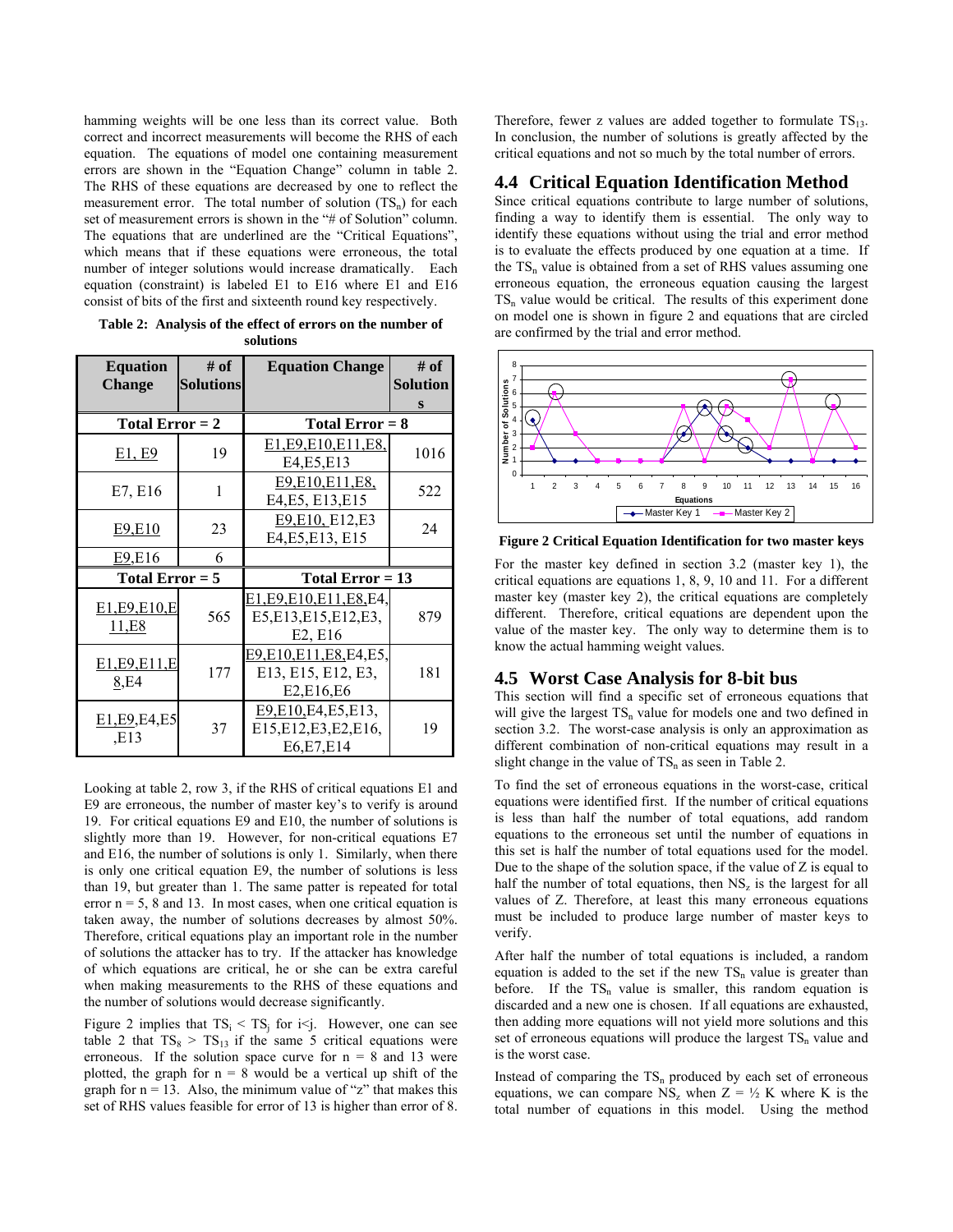described above, the combination of erroneous equations that give the largest  $TS_n$  value for model one is E1, E10, E8, E9, E11, E4, E12, E14, E7, E2, E16 and E13 where E1, E10, E8, E9 and E11 are critical equations. The set of worst-case erroneous equations for model two is E16, E3, E12, E8, E6, E4, E10, E2, E11, E13, E15 and E7 where there are no critical equations. The worst-case  $TS_n$  value is 2408 and 1040 for model one and two respectively. Since there are no critical equations in model two, the  $TS_n$  value is much less than model one. The final value for the total number of master key to verify is the product of the  $TS_n$  values of both models. This is due to the fact that each set of 28-bit value in the first model must be combined with every set of 28-bit value in the second model to form one value of 56-bits of the key. The largest number of master keys to verify due to measurement errors to obtain 56-bits of the master key is  $TS<sub>worst</sub> = 2408$  x 1040 = 2,504,320. The technique of forming two models defining 28-bits each, instead of one model defining all 56-bits of the master key reduces the execution time of the ILP solver without increasing the number of master keys to verify. If one model were used, the time taken to find all 2 million values would be very long whereas the execution time of each smaller model was in the order of seconds. Since the equations and variables of each model is independent, the  $TS_n$  value produced by one model defining 56bits is the same as the product of the  $TS_n$  values produced by two models each defining 28-bits

This worst-case analysis in this section applies only to the master key defined in section 3.2 and assumes that the attacker measures only 32 hamming weights. Measuring more hamming weights and additing additional constraints to the model can reduce the number of solutions. The effect of additional equations on the number of solutions is shown in the next section.

#### **4.6 Additional Equations**

Additional constraints can be added to the model by measuring more 8-bit hamming weights from the device. For example, for model one, these constraints could come from bit 1 to 8 or 17 to 24 of each round key. By adding extra constraints to the model, cases where more than one set of  $x_i$  values exist for one set of  $err_i$ values will decrease because these new constraints will shrink the solution space.

The most important effect of additional constraints to the model is that the value of  $TS_n$  decreases for all combinations of erroneous equations. Figure 3 shows the solution space curve for 19 constraints versus 16 constraints in the model. It is clearly shown that the number of solutions for 19 constraints is much less than 16 constraints. The worst case scenario for model one with 19 constraints with model two unchanged is  $TS_{worst} = 1106 \times 1040 =$ 1,150,240, which is much better than model one with 16 constraints.



#### **Figure 3: Solution Space curve for model with 19 equations versus 16 equations.**

In general, additional equations will shrink the solution space of the set of possible master keys. However, these additional equations could also be erroneous and execution time of the ILP model may increase. The increase in time as a result of the additional equations was minuscule for models one and two.

#### **4.7 32-bit Bus Analysis**

This section is intended to convert model one and two into an ILP model for a 32-bit bus. When the DES key scheduling algorithm is run on a 32-bit bus, the most common way of storing round keys to memory via the bus is to store the first 32-bits of the round key, followed by the last 16-bits of the round key, implemented in [14]. In this case, the GAMS model will consists of two sets of 16 constraints with the first set compose of 32 variables and the second set compose of 16 variables. The RHS of each equation will represent the measured hamming weight values plus errors.

Once the constraints have been changed to accommodate a 32-bit bus, the relationship between master key variable and error variable must be re-established. If the one to one relationship between these two variables does not hold, another ILP model must be constructed to find the number of master key variable for every set of error variable values. If the last 11 equations with 16 variables are removed from the model, there are approximately 50-60 master key integer solutions per random set of *errj* values. If the last 6 equations with 16 variables are removed, the resulting model has 16 constraints with 32 variables and 7 constraints with 16 variables. The one to one relationship holds for this model and the set of constraints in this model is the minimum number to ensure this relationship. Using the critical equations of this model as a set of erroneous equations, the process to solve for  $TS<sub>5</sub>$ caused the OSL solver to exceeded sources. If three critical equations are replaced with non-critical equations, the  $TS<sub>5</sub>$  value took two days to obtain and is equal to 1967. The  $TS<sub>5</sub>$  can be reduced by adding additional constraints to the model; however, the execution time to obtain the  $TS<sub>n</sub>$  value for higher n takes days.

Even if the model had all 32 equations, the total number of solution assuming the worst case still takes days to obtain. It is essential to obtain a solution space curve by decreasing all hamming weights and changing Z to find the appropriate  $NS<sub>z</sub>$ distribution. The execution time to obtain these values is also recorded. Table 3 shows the  $NS<sub>z</sub>$  value and its execution time for some values of Z for the model with all 32 equations.

Table 3 NS<sub>z</sub> values for some values of Z for 32-bit model

| Z          | $NS_z$ | <b>Time</b><br>Taken <sup>†</sup> | Z  | $NS_z$ | <b>Time</b><br>Taken <sup>†</sup> |
|------------|--------|-----------------------------------|----|--------|-----------------------------------|
| $1$ to $4$ |        | 5s                                | 24 | 755    | 18 hrs                            |
|            |        | 5s                                | 26 | 319    | $2.5$ hrs                         |
| 6          | 14     | 2min <sup>1</sup>                 | 27 | 113    | 28 min                            |
|            | 72     | 7min                              | 28 | 24     | $15 \text{ min}$                  |

 $\uparrow$  NS<sub>z</sub> values for z =1-4, 12, 21, 24, 26-32 are obtained using GAMS solver LAMPS while  $z = 5, 6, 7, 8, 10, 16$  are obtained using GAMS solver OSL.

1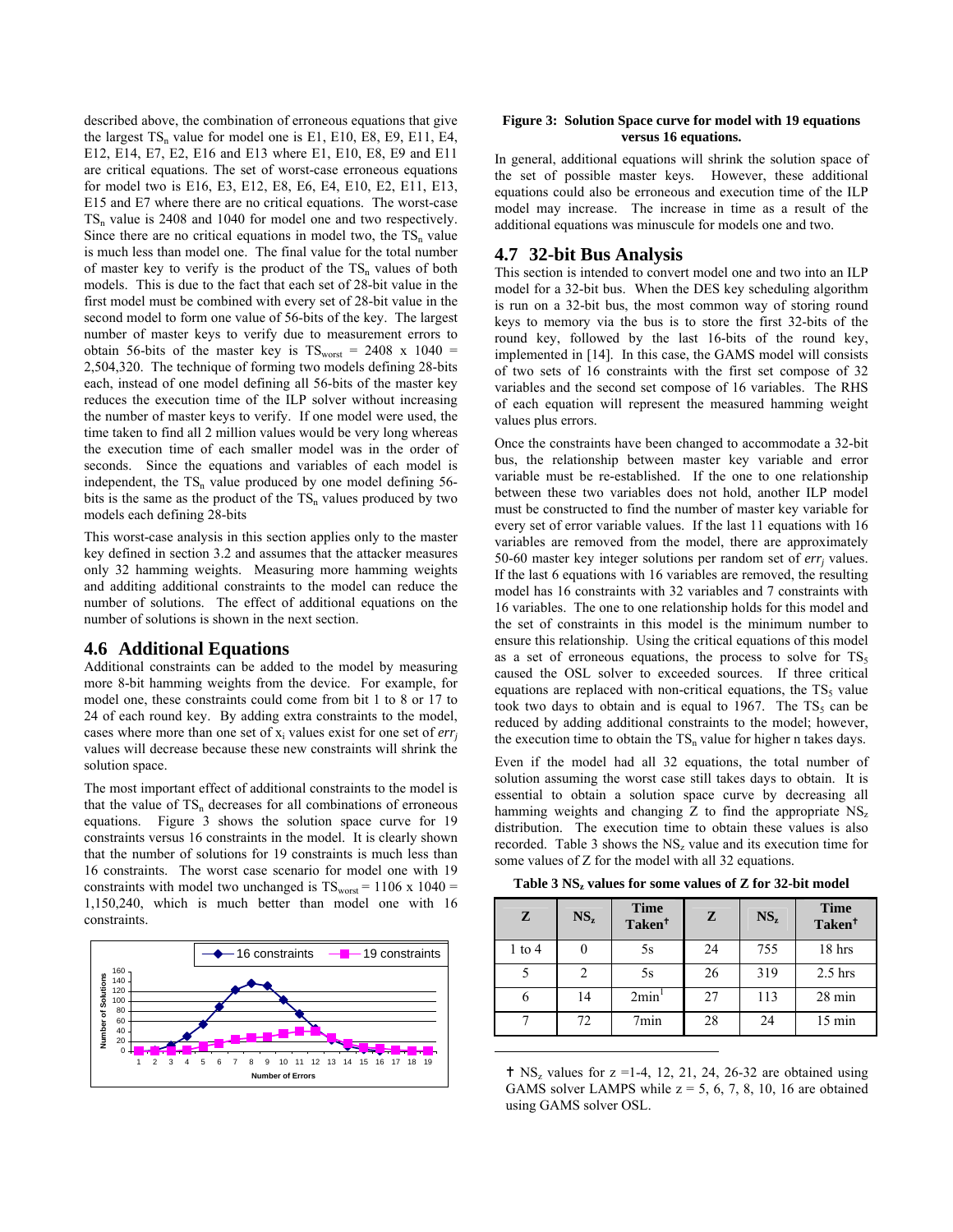|    | 247  | 11 hrs   | 29 | 16 | 7 min |
|----|------|----------|----|----|-------|
| 10 | 1012 | 24 hrs   | 30 |    | 3 min |
| 12 | 1022 | 26 hrs   | 31 |    | 1 min |
| 16 | 1638 | 2 Days   | 32 |    | 5s    |
| 21 | 773  | $26$ hrs |    |    |       |

The results of table 3 suggest that the execution time to obtain a list of possible master keys for a device with 32-bit bus is very long. Results from previous sections suggest that if critical equations were included in the set of erroneous equations, the  $NS<sub>z</sub>$ value for each Z is much larger than the values shown in table 3. However, in [XX], we show that table 3 represents the average execution time and  $NS<sub>z</sub>$  values and both can be estimated using this table.

In conclusion, the number of possible keys to verify for a 32-bit bus device is small compared to the brute force. However, the execution time may make the technique infeasible. In the next section of this paper, we will measure the actual hamming weight values to confirm the theoretical values of the measurement errors used in this section.

## **5. POWER MEASUREMENTS**

This section of the paper will use real power measurements to find the actual measurement errors. The real power measurements will be obtained from a test program and the DES key scheduling algorithm. Specifically, we use an inductive probe, which wraps around the power line connecting the processor core to its supply. Therefore, the change in current is measured instead of power. The current consumption reflects the change in current in the ARM7TDMI processor with a 32-bit bus. The processor core has a 20MHz clock and 3.3v supply voltage. We use a Digital Phosphor Oscilloscope to measure the change in current of our inductor probe and a trigger implemented in the assembly program initiates measurements on the scope.

### **5.1 The Test Program**

In our test program, we manually input the hamming weight value before each run and the program fetched 60 unique values of this hamming weight for our experiment. The code for our test program is shown below:

Define Hamming Weight (manual Change)

Loop start

| Trigger Code                        | ; 1. set the trigger for the scope                               |
|-------------------------------------|------------------------------------------------------------------|
| $100 \times NOPS$                   | :2.                                                              |
|                                     | Address Calculation Code :3. load values into r0 $\&$ r4         |
|                                     | LDR $r7$ , $r0$ , $r4$ , LSL $#2$ ]; 4. load HamWt value into r7 |
| MOV r10, #&00000000                 | :5. move all zeros into r10                                      |
| $100 \times NOPS$                   | :6.                                                              |
| $STR$ $r10,[sp,#0]$                 | :7. store zeros into memory                                      |
| $100 \times NOPS$                   | :8. via the bus                                                  |
| $STR$ r7, $[sp, #4]$                | ; 9. store value of r7 into memory                               |
| $100 \times NOPS$                   | $(10. \text{via bus})$                                           |
| LDR $r10$ , $\lceil sp, \#0 \rceil$ | :11. load zeros into memory                                      |
| $100 \times NOPS$                   | $:12.$ via bus                                                   |
| LDR $r7$ , $\lceil sp, #4 \rceil$   | :13. load value of r7 into memory                                |
| $400 \times NOPS$                   | $:14.$ via bus                                                   |
|                                     |                                                                  |

go to start

The first part of the assembly program consists of setting up a trigger value for the oscilloscope to measure the current consumption. In the original test program, line 3 is the code used to calculate the location of a value of hamming weight X from a predefined table in memory. Since the code is several lines and it is irrelevant to the experiment, it is not shown. Line 4 of the program moves the specific value of hamming weight X into register r7. Line 7 and 9 stores zeros and the actual value of hamming weight X into memory via the bus respectively. Line 11 loads all zeros from the stack position to which it was stored, and line 13 loads the actual value of hamming weight X from stack position to which it was stored. This whole program is run in an infinite loop. Each time the program is run, a different value of hamming weight X is loaded from the predefined table until all 60 values of that hamming weight have been loaded. At that point, the loaded values cycles back to the first value and the process continues indefinitely. Storing and loading all zeros onto the stack before the actual value act as a reference point, which will become apparent later. Each portion of the code is separated by 100-200 NOPS for signal settling purposes.

For each hamming weight 1500 current traces or frames. Each frame corresponds to each run of the program and contains 10,000 data points sampled at 250MSamples/s. We average all 1500 frames together to get the averaged current consumption trace  $(ACC<sub>x</sub>)$  for that particular hamming weight x. All data analysis is done using Matlab and each frame is put into an array of size 1x10, 000.

Figure 4 illustrates the current consumption corresponding to each line of the test program. The load operations are much higher than the store operations and this trend was consistent in each run of the program. The initial current consumption curve was quite noisy, so we used a mean filter of size 100 to smooth the curve. Figure 4 shows the peak of current consumption corresponding to line 11 of our test program for hamming weight of 0, 16 and 32 after being filtered by the mean filter. Figure 6 shows the power consumption of line 13 of the test program for hamming weight of 0, 16 and 32.



**Figure 4: Current Consumption of Test Program**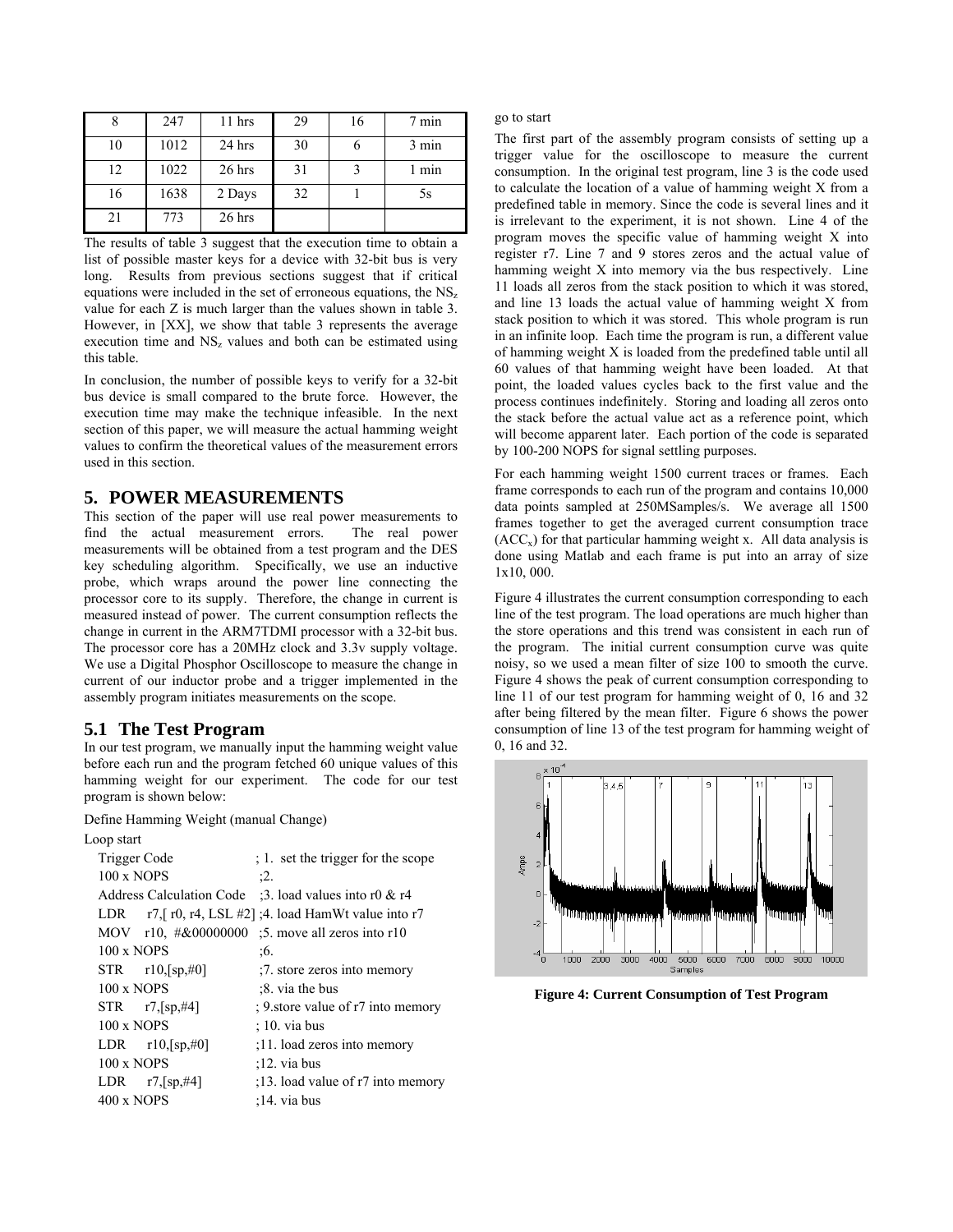

**Figure 5: Current Consumption at Line 11 of test program for Ham Weight 0,16 and 32** 



**Figure 6: Current consumption at line 13 of test program for Ham Weight of 0, 16 and 32** 

From Figure 5 and 6 we can see that noise play a very important role in current consumption measurements. In Figure 5, the same hamming weight value was loaded in all three cases but the consumption was recorded at different times. As a result, the power consumption varied drastically. In Figure 6, we can see that the power consumption of loading hamming weight of 16 should be in between that of hamming weight of 32 and 0, but because of the shift shown in Figure 5, Hamming weight of 16 is lower than hamming weight of 0. Therefore, when we calculate the current consumption value for each hamming weight, we must take into account the shift shown in Figure 5.

#### **5.2 Converting Current into hamming weight**

To convert the current consumption values into hamming weight values, we must first make an assumption. We assume that the current consumption difference between any two adjacent hamming weights is only δ. To calculate δ, we find the difference in current consumption between hamming weight of 0 and 32 and divide that difference by the total number of hamming weights. To find the peak current consumption of each hamming weight, we take five consecutive values that best represent the peak of that hamming weight. For example, looking at Figure 6, we can't say that the current consumption of hamming weight 0 is at the highest current value because this point might have been caused by noise. Instead, we say that the peak current consumption of hamming weight 0 is the average of five values around the highest current value. Table 4 shows the current consumption of the processor core at line 11 of the test program for hamming weight of 0 and 32. The final current consumption for each hamming weight is the average of the values at the respective sample locations.

**Table 4: Current consumption at line 11 of test program** 

| Ham Weight 0   |                  |                | <b>Ham Weight 32</b> |
|----------------|------------------|----------------|----------------------|
| Time $(\mu s)$ | $Current(\mu A)$ | Time $(\mu s)$ | $Current(\mu A)$     |
| 29.860         | 412.83           | 29.888         | 440.77               |
| 29.864         | 412.91           | 29.892         | 441.27               |
| 29.868         | 412.93           | 29.896         | 441.66               |
| 29.872         | 412.36           | 29.900         | 441.64               |
| 29.876         | 411.66           | 29.904         | 435.86               |
| Final          | 412.538          | Final          | 440.24               |

Table 5 shows the current consumption of the processor core at line 13 of the test program for hamming weight of 0 and 32.

**Table 5: Current consumption at line 13 of test program** 

| Ham Weight 0   |                  |                | <b>Ham Weight 32</b> |
|----------------|------------------|----------------|----------------------|
| Time $(\mu s)$ | $Current(\mu A)$ | Time $(\mu s)$ | $Current(\mu A)$     |
| 36.716         | 394.62           | 36.716         | 396.73               |
| 36.720         | 394.17           | 36.720         | 396.82               |
| 36.724         | 394.45           | 36.724         | 396.22               |
| 36.728         | 394.45           | 36.728         | 396.31               |
| 36.732         | 394.24           | 36.732         | 396.09               |
| Final          | 394.386          | Final          | 396.434              |

Assuming that the current consumption of loading the same value into memory is the same from run to run, one can see from table 11 that current value for hamming weight 32 is shifted up by  $440.24 - 412.538 = 27.702\mu\text{A}$ . The actual averaged peak value  $(\alpha C_{32})$  of loading a value with hamming weight of 32 into memory is  $396.434 - 27.702 = 368.732 \mu A$ . The  $\delta$  value is calculated based on equation 4 where z is the smallest hamming weight and y is the largest hamming.

$$
\delta = (\alpha C_z - \alpha C_y)/(y-z) \tag{4}
$$

For the set of current values in table 11 and 12,  $\alpha C_0 = 394.386 \mu A$ and  $\delta = (394.386 - 368.732) / 32 = 0.8016875 \mu \text{A}$ . Once the  $\delta$ value is obtained, it can be used to find hamming weights of other current consumption traces. In an actual attack, the calculation of δ will be accomplished on the attacker's own device and the current consumption of unknown hamming weights is measured from the attacked device.

Table 6 shows  $\alpha C_x$  values at line 11 and 13 of the test program for hamming weight of 13, 14, 16 and 17.

**Table 6: Current Consumption of Ham Weight 13, 14, 16, 17** 

| <b>Current Consumption at line 11</b> |                   |                   |                   |
|---------------------------------------|-------------------|-------------------|-------------------|
| Ham Weight                            | Current $(\mu A)$ | <b>Ham Weight</b> | Current $(\mu A)$ |
| 13                                    | 402.782           | 14                | 407.644           |
| 16                                    | 425.018           |                   | 419.734           |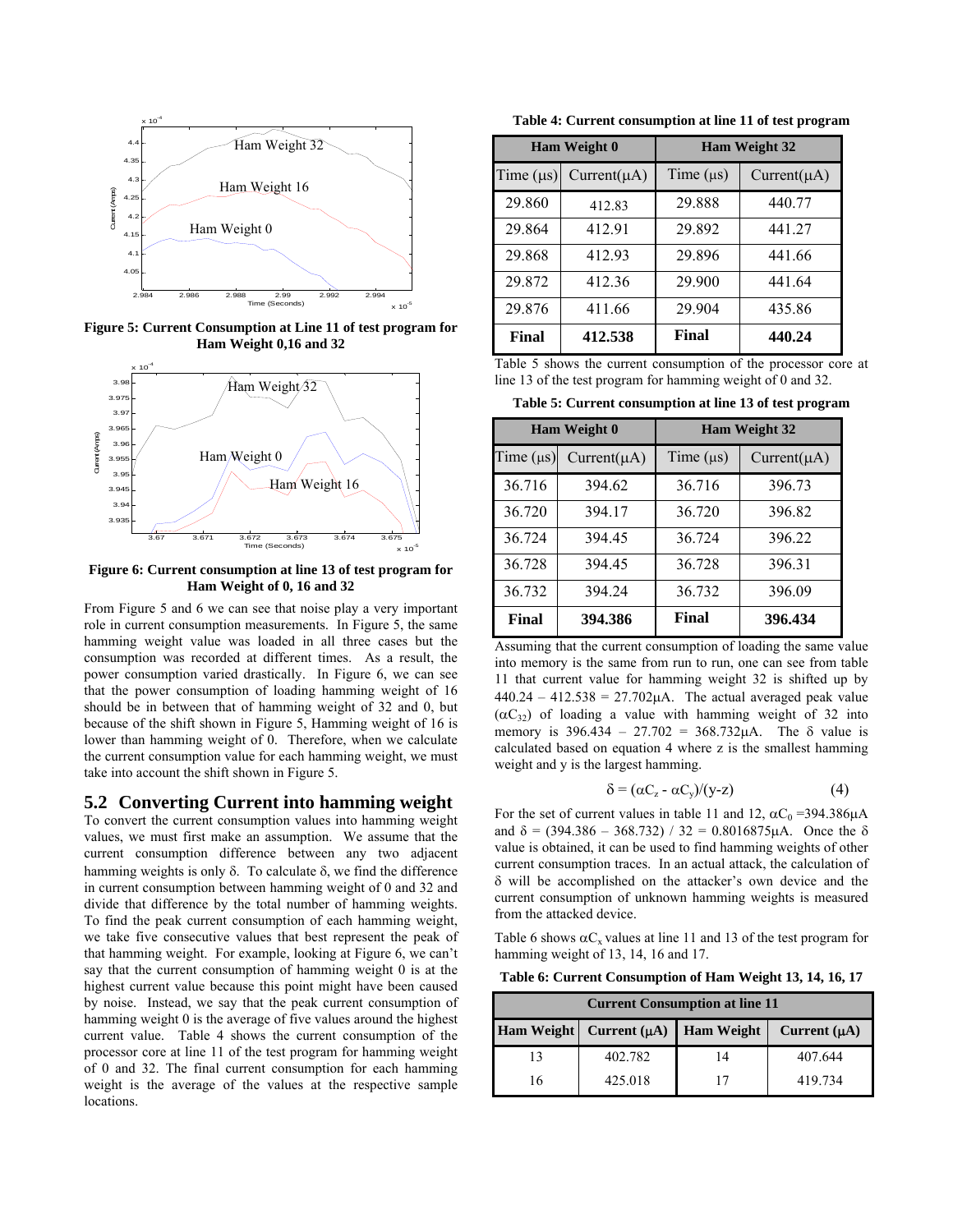| <b>Current Consumption at line 13</b> |                                             |    |                   |
|---------------------------------------|---------------------------------------------|----|-------------------|
|                                       | Ham Weight   Current $(\mu A)$   Ham Weight |    | Current $(\mu A)$ |
| 13                                    | 374.928                                     | 14 | 378.654           |
|                                       | 393.618                                     |    | 387.916           |

If the attacker obtained two current consumption values 419.734µA and 387.916µA for loading zero and hamming weight X into memory respectively, they can convert these values into the hamming weight values by comparing them to the current consumption of hamming weight 0. Looking at Table 4, we can see that the current consumption of hamming weight X is shifted up by  $419.734 - 412.538 = 7.196 \mu A$ . Therefore, the actual current consumption of loading a value with hamming weight of X into memory is  $387.916 - 7.196 = 380.72 \mu A$ . To obtain the X, we can use the following formula

$$
HW_x = (\alpha C_0 / \delta) - (\alpha C_x / \delta)
$$
 (5)

Using the two current consumption values, we have  $HW_x$  = (394.836/ $\delta$ ) – (387.916/ $\delta$ ) = 17.04654245. Looking at Table 6, the two current consumption values correspond to that of hamming weight 17.

Table 7 shows the calculated hamming weights using the current consumption values in Table 6. We can see that for these four values, the largest measurement error is 1 as we had originally predicted, and the error is an underestimate of the actual value.

**Table 7: Calculated versus actual hamming weight values** 

|    | <b>Actual HW</b> Calculated HW Actual HW |    | <b>Calculated HW</b> |
|----|------------------------------------------|----|----------------------|
| 14 | 13.51898339                              | 16 | 16.52514228          |
| 13 | 12.03461449                              |    | 17.04654245          |

The experiment outlined in this section was repeatable and each time, the calculated δ value was very close. With the results from the experiment so far, the measurement errors seem small enough for this attack to be effective. In the next section, we apply the method devised in section 5 to the actual key-scheduling algorithm of DES.

# **6. POWER MEASUREMENTS FROM DES**

#### **6.1 Round Key Identification**

Devices implementing the DES key-scheduling algorithm usually offer a function to perform the full DES key expansion. In the case of embedded devices, there is usually enough memory for the device to pre-calculate and store all round keys before the encryption is performed. The key scheduling function has a distinct current consumption characteristic than the en or decryption function; therefore it is easily identified when current consumption measurements are taken. The DES key-scheduling algorithm is extremely repetitive and identifying each round of the algorithm is very easy. Figure 7 shows the unfiltered averaged current trace of the DES key-scheduling algorithm. The C code for this particular key scheduling function is an optimized version of the one found in [15] where software optimization techniques were applied to reduce the execution time.



**scheduling algorithm** 

Figure 7 shows that regardless of the C implementation, the basic assembly operation for the permutation function will consists of shifts and AND operations to move bits to certain positions. These instructions require much less current than the store operation that put round keys into memory. The pair of one short, one long spike thus corresponds to one round key.

Once the round key region is established, the attacker can adjust the scale to capture the current consumption trace related to just one round key. Figure 8 shows the zoomed-in unfiltered current consumption trace of round key one



**Figure 8: Current trace of storing the first half of key 1** 

If the attacker has some information regarding the implementation of the algorithm, he or she can match the bumps with the number of load and store operations in the code to identify the exact point of round key manipulation. For testing purposes, one can also insert NOPs before and after the store operation in the assembly file or use DPA to confirm the location of the store operation. If the attacker has no information regarding the implementation and cannot insert or delete code in the algorithm, he or she can make an educated guess based on the current consumption trace. The constant current before and after the spike in figure 8 must correspond to the shift, AND and rotate operations used to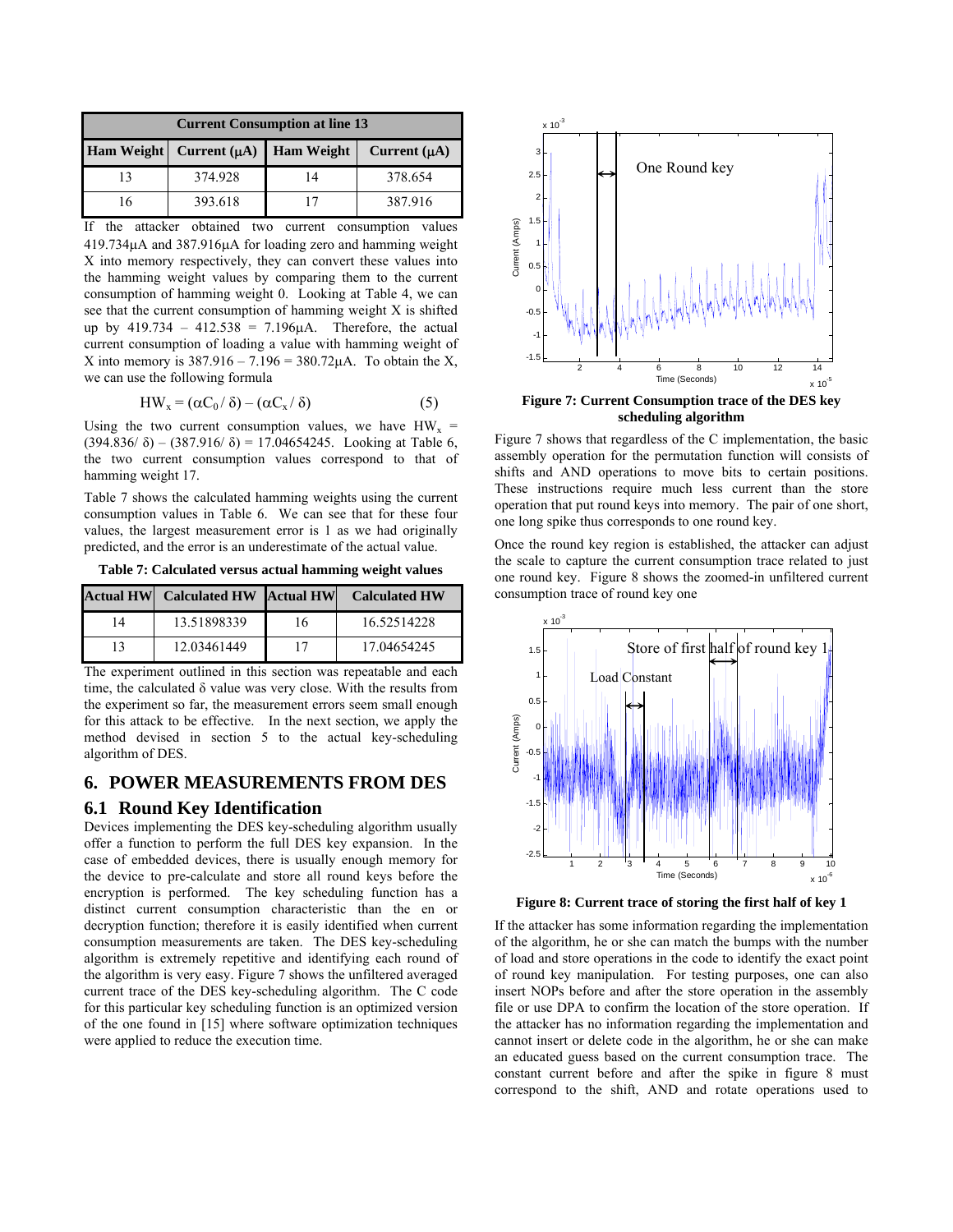calculate each half of the round key values and the spike must be the operation to store one part of the round key to memory.

#### **6.2 Convert Current into Hamming Weight**

To apply the method introduced in section 6 to convert current traces into hamming weights, the attacker must know the implementation detail of the algorithm. That is because we require a reference point to shift all current traces so that a direct relationship exists between current traces and hamming weights. By comparing the assembly code of the key scheduling algorithm and the current trace, we found a load operation "ldr r12, |L1.1004|" that occurs before the store of the round key and there are no other memory access operations between the two. Therefore, this peak, also shown in figure 8, is used as a reference point to shift all current traces. The filtered, shifted current consumption trace of storing ten unique values of hamming weight 0, 1, 10, 12, 15, 20 and 24 is shown in figure 9. Each trace in figure 9 is the average of 1500 individual current traces.



**Figure 9: Averaged current traces of storing first half of first round key into memory** 

The results from figure 9 show that the hamming weight order in the key-scheduling algorithm is maintained when the respective traces are aligned. Once the hamming weight order has been established, the attacker can find the δ value from the averaged traces of hamming weight 0 and 24. Table 8 shows averaged current consumption peak value ( $\alpha C_x$ ) at the peak of the operation used for alignment (LDR const) and the store operation that puts first half of the round key one on the bus (STR rdkey).

Table 8:  $\alpha C_x$  value of hamming weight 0 and 24 used in the  $\delta$ **calculation** 

| <b>Current Consumption at load const</b> |                                               |                   |                   |  |
|------------------------------------------|-----------------------------------------------|-------------------|-------------------|--|
| <b>Ham Weight</b>                        | Current $(\mu A)$                             | <b>Ham Weight</b> | Current $(\mu A)$ |  |
| 0                                        | $-145.334$                                    | 24                | -169.69           |  |
|                                          | <b>Current Consumption at store round key</b> |                   |                   |  |
| <b>Ham Weight</b>                        | Current $(\mu A)$                             | <b>Ham Weight</b> | Current $(\mu A)$ |  |
|                                          |                                               |                   |                   |  |

Using the averaged current value at the load instruction as a reference, one can see that the  $\alpha C_{24}$  has been shifted up by -145.334+169.69 = 24.356 $\mu$ A and the actual  $\alpha C_{24}$  value is -117.138+24.356 = -92.782μA. Using equation 4, the δ value is

calculated as  $\delta = (-67.9374 + 92.782)/24 = 1.035191 \mu A$ . Once the δ value is found, the attacker can obtain current traces from the attacked device to find its hamming weight.

Table 9 shows the final averaged peak value ( $\alpha C_x$ ) values from shifted averaged current traces consisting of 1500 CC traces as well as the actual hamming weight. Using equation 5, the calculated hamming weight is also shown in table 18. The actual hamming weight is used for comparison and is not available to the attacker.

| $\alpha C_{x}$<br>$(\mu A)$ | <b>Calculated Ham</b><br>Weight | <b>Actual Ham</b><br>Weight |
|-----------------------------|---------------------------------|-----------------------------|
| $-69.789$                   | 1.7891                          |                             |
| $-77.273$                   | 9.0186                          | 10                          |
| $-79.195$                   | 10.87591                        | 12                          |
| $-83.420$                   | 14.9574                         | 15                          |
| $-88.602$                   | 19.9644                         | 20                          |

**Table 9: Calculated Hamming weight using the Delta Method** 

Results from table 9 shows that mathematically, the averaged current consumption value of each hamming weight is very consistent and the calculated hamming weight value is at most one less than the actual hamming weight with the exception of hamming weight one. The results of this section were repeatable and each time the  $\delta$  value was very close.

#### **7. CONCLUSION**

In this paper, the effectiveness of using linear equations to convert from hamming weight information to key bits of DES assuming measurement errors was analyzed. An ILP model was devised for this conversion and the measurement errors were set to the simplest case. Using a simple 8-bit bus model in the theoretical part of the paper, we were able to evaluate how the number of keys to try was affected by measurement errors. Combinations of critical equations gave large number of keys to try than combination of non-critical equations. In general, more measurement errors mean more possible keys to try. However, this paper showed that specific combination of equations play a more important role in determining the number keys than the number of measurement errors. When the number of linear equations increased, the number of integer solutions decreased significantly. The same trend between measurement errors and number of keys can be applied assuming a 32-bit bus. However, the execution time of the 32-bit model may be too long to be feasible.

The actual measurement error was found using current consumption traces of a test program and the DES algorithm running on the ARM7TDMI processor core. The averaged current consumption traces of hamming weight X is the average of several values of that hamming weight. This averaged trace provided good results, however the standard deviations were large, reflecting the fact that the spread of values of the same hamming weight was large. Therefore extracting hamming weight of a single round key from a single or several current traces was not successful for this processor. A possible explanation for this spread is that different bit lines contribute differently to the current in the ARM processor and this is shown in [9].